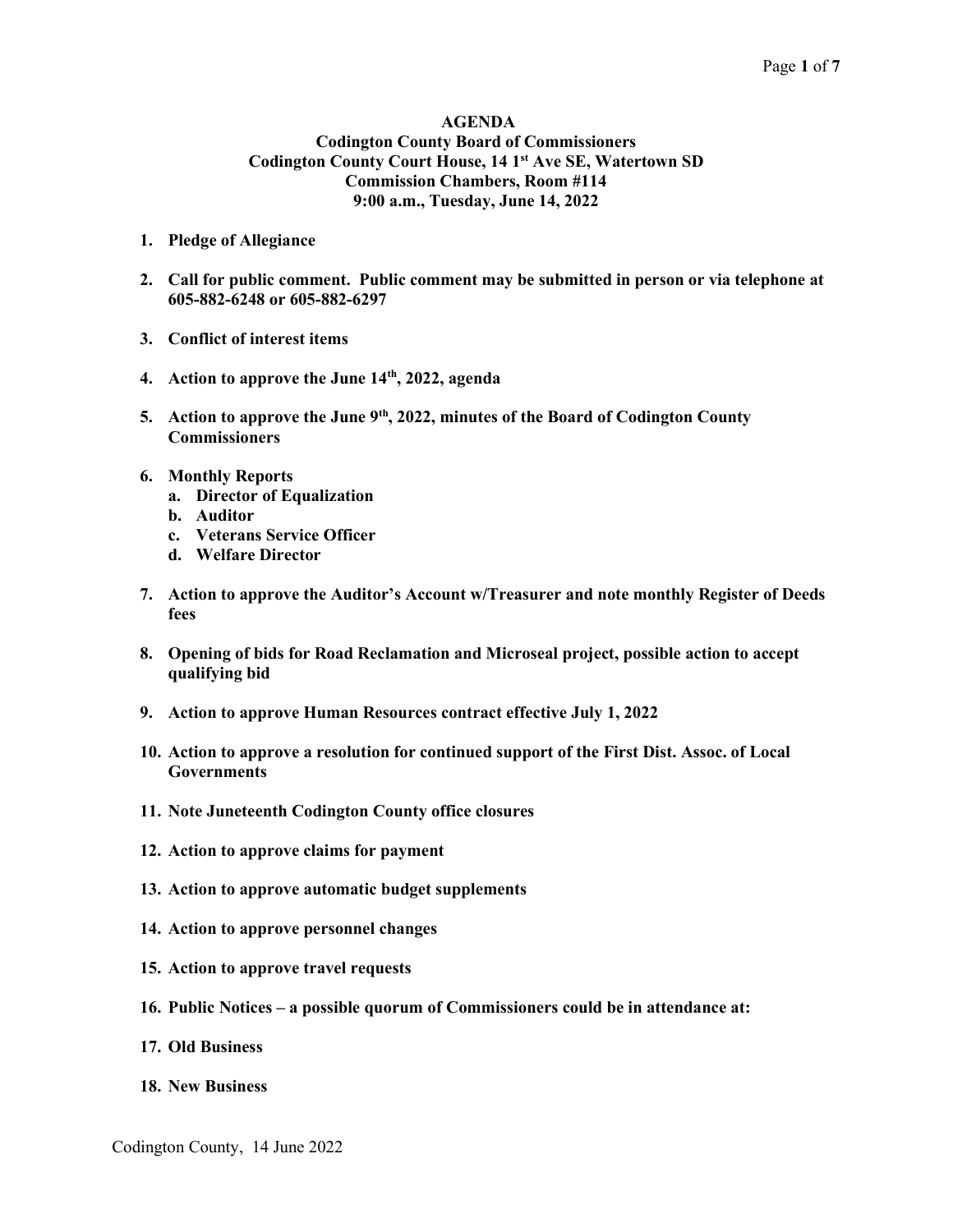#### 19. Open

- a. Public Comments
- b. Commission Comments
- 20. Action to enter into Executive session per SDCL 1-25-2
	- (1) Discussion of personnel issues
	- (2) Consulting with legal counsel or reviewing communications from legal counsel regarding proposed or pending litigation or contractual matters
	- (3) Preparing for contract negotiations with employees or employee's representatives
	- (4) Discussing information listed in SDCL 1-27-1.5 (8) and 1-27-1.5 (17) (safety or disaster)
- 21. Action to adjourn until 9:00 a.m., Tuesday, June 21<sup>st</sup>, 2022; at the Codington County Court House

Codington County does not discriminate on the basis of race, color, national origin, sex, religion, age, or disability in employment or the provision of service.

> Official Proceedings County of Codington Codington County Court House  $14 \,$  1st Ave SE Watertown, SD 57201

June 14, 2022

The Codington County Commissioners met in regular session at 9:00 a.m., Tuesday, June 14, 2022, at the Codington County Court House. Commission members present were: Lee Gabel, Charlie Waterman, Myron Johnson, Troy VanDusen and Brenda Hanten; Chair, Brenda Hanten, presiding. The pledge of allegiance was led by Auditor, Cindy Brugman.

#### CALLS FOR PUBLIC COMMENT AND CONFLICT OF INTEREST ITEMS

Chair Hanten called for public comments to be taken up during the open portion of the meeting; none were offered. There were no conflict-of-interest items to note.

#### AGENDA APPROVED

Motion by VanDusen, second by Gabel, to approve the June  $14<sup>th</sup>$ , 2022 agenda as posted; all voted aye; motion carried.

## MINUTES APPROVED

Motion by Johnson, second by Gabel, to approve the minutes of June  $9<sup>th</sup>$ , 2022; all voted aye; motion carried.

#### MONTHLY REPORTS

Director of Equalization, Shawna Constant, updated the Board. The Appraisal staff has begun work in the re-appraisal areas of Dexter, Fuller, and Germantown Townships. Office staff continues to work on sales and transfers. The Dept. of Revenue is implementing a new software system for input of County appraisal data. The Director of Equalization and appraisal staff will attend a NCRAAO Conference in Deadwood. NCRAAO includes appraisal offices from 11 states. Auditor, Cindy Brugman, updated the Board. The Primary Election has been completed and the Auditor's Office will assist the Watertown School District with the counting of ballots for the upcoming School Board Election. 2023 Provisional budget preparations are underway. Veterans Service Officer, Todd Rose, updated the Board. June 14<sup>th</sup> is flag day along with the birthday of the U.S. Army. There were 2 medical transports in May with

Codington County, 14 June 2022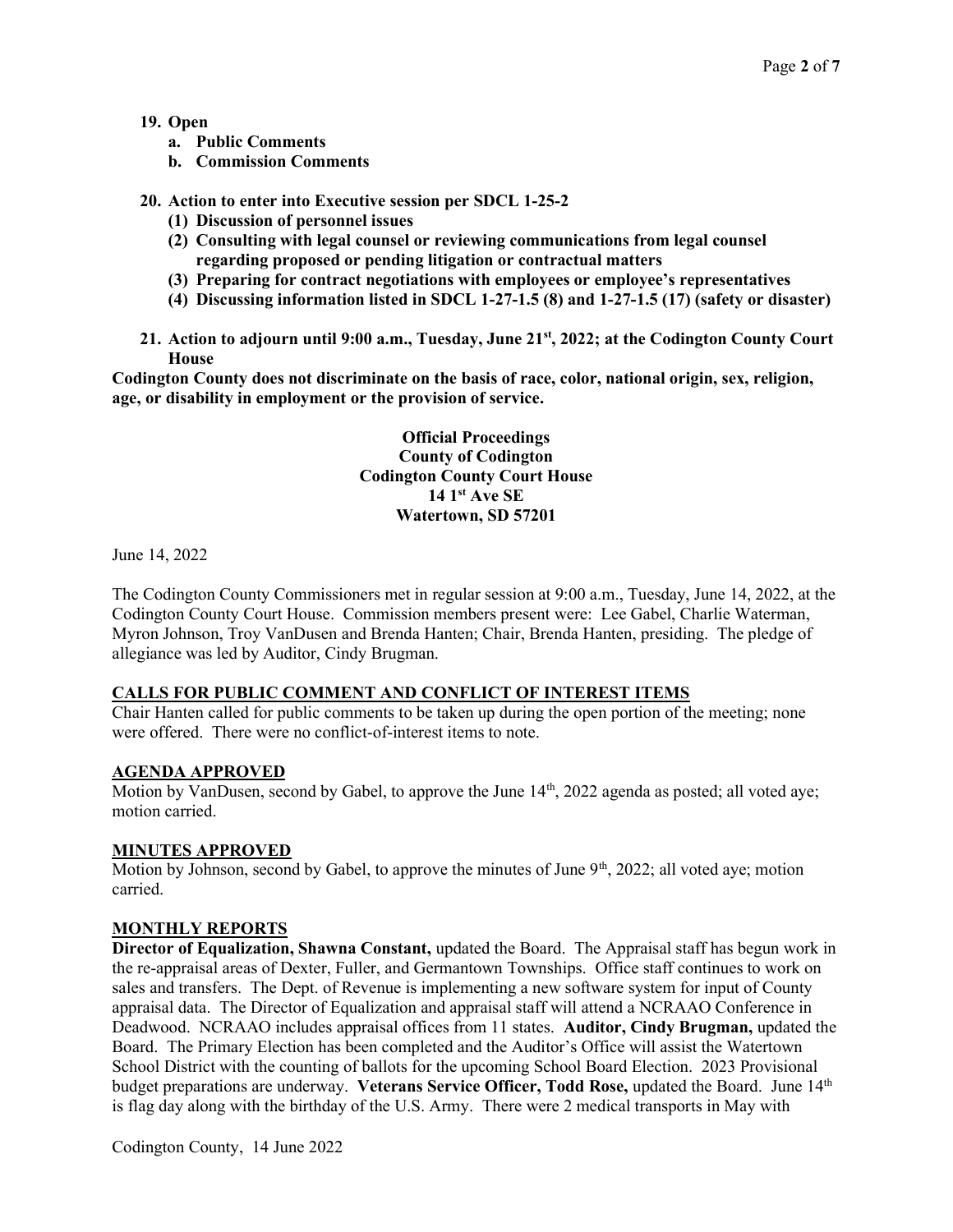nothing scheduled for June. Design of the new transport van continues. A new laptop was purchased for the Deputy Veterans Service Officer. June is PTSD Awareness Month. June 12 is designated as Women's Veterans Day marking the 70<sup>th</sup> anniversary of the groundbreaking Women's Armed Service Integration Act, signed into law by President Harry S. Truman in 1948. The lift for the Veterans Service Office in the City Auditorium is completely unusable and parts are not available. Welfare Office Director, Sara Foust, updated the Board. There is a new format from Helpline Center/Codington County Network of Care. CARES/ERA hours for May were 80 with \$4,000 in administration fees reimbursed and ICAP hours were 57 for case management, jail needs, etc. The Welfare Director updated the Board on the Network of Care, Community Care Coordinator, new office space, a SDACWO proposed resolution regarding hospitals timely commencement of action against Counties for reimbursement of medical expenses for the medically indigent, Interagency meeting, Strategic Planning, Helpline Center/211 Codington County Network of Care, and Resilient Communities.

#### AUDITOR'S ACCT. W/TREASURER AND REGISTER OF DEEDS FEES

Motion by VanDusen, second by Gabel, to approve the Auditor's Account of the cash and cash items in the hands of the County Treasurer as of the last business day of May, 2022, all present voted aye; motion carried.

| Can Ru                                                             |    |                 |  |  |
|--------------------------------------------------------------------|----|-----------------|--|--|
| Cash on hand                                                       | \$ | 11,177.82       |  |  |
| Checks in Treasurers' possession                                   |    |                 |  |  |
| less than 3 days                                                   | \$ | 63,302.81       |  |  |
| <b>Credit Card Charges</b>                                         | \$ | 8,146.62        |  |  |
| Cash Items                                                         | \$ | 425.00          |  |  |
| TOTAL CASH ASSETS ON HAND                                          | \$ | 83,052.25       |  |  |
| RECONCILED CHECKING                                                |    |                 |  |  |
| Great Western Bank Checking (Memorial Park)                        | S  | 5,550.00        |  |  |
| Reliabank Dakota                                                   |    | \$35,768,996.37 |  |  |
| <b>INVESTMENTS</b>                                                 |    |                 |  |  |
| SD Public Funds Investment                                         | S. | 7,254.54        |  |  |
| <b>TOTAL CASH ASSETS</b>                                           |    | \$35,864,853.16 |  |  |
| General Ledger Cash Balance by Funds                               |    |                 |  |  |
| General                                                            |    | \$19,092,947.05 |  |  |
| General restricted cash                                            | S. | 500,000.00      |  |  |
| Sp. Revenue                                                        |    | \$14,281,422.24 |  |  |
| Custodial                                                          |    | \$1,990,483.87  |  |  |
| (schools 1,046,992.22, townships 82,286.58; city/towns 180,065.26) |    |                 |  |  |
| TOTAL GENERAL LEDGER CASH                                          |    | \$35,864,853.16 |  |  |

The Board noted Register of Deeds fees, in the amount of \$51,976.00, were collected in the month of May, 2022.

#### ROAD RECLAMATION AND MICROSEAL PROJECT BIDS

Highway Supt., Rick Hartley, opened and announced the following bid for the advertised Road Reclamation and Microseal project:

| <b>BIDDER</b>                          | <b>BASE BID</b> | <b>BID ALTERNATIVE A</b> | <b>BID ALTERNATIVE B</b> |
|----------------------------------------|-----------------|--------------------------|--------------------------|
| <b>Duininck</b>                        | 1,208,985.80    | 501,331.40               | 81.107.00                |
| Prinsburg, Minnesota bid bond included |                 |                          |                          |

Waylon Blasius, Banner Project Manager, was present for the opening of bids. The Highway Supt. and Project Manager will review the bid for accuracy and action will be taken at the Board's meeting schedule for June 22<sup>nd</sup>.

Codington County, 14 June 2022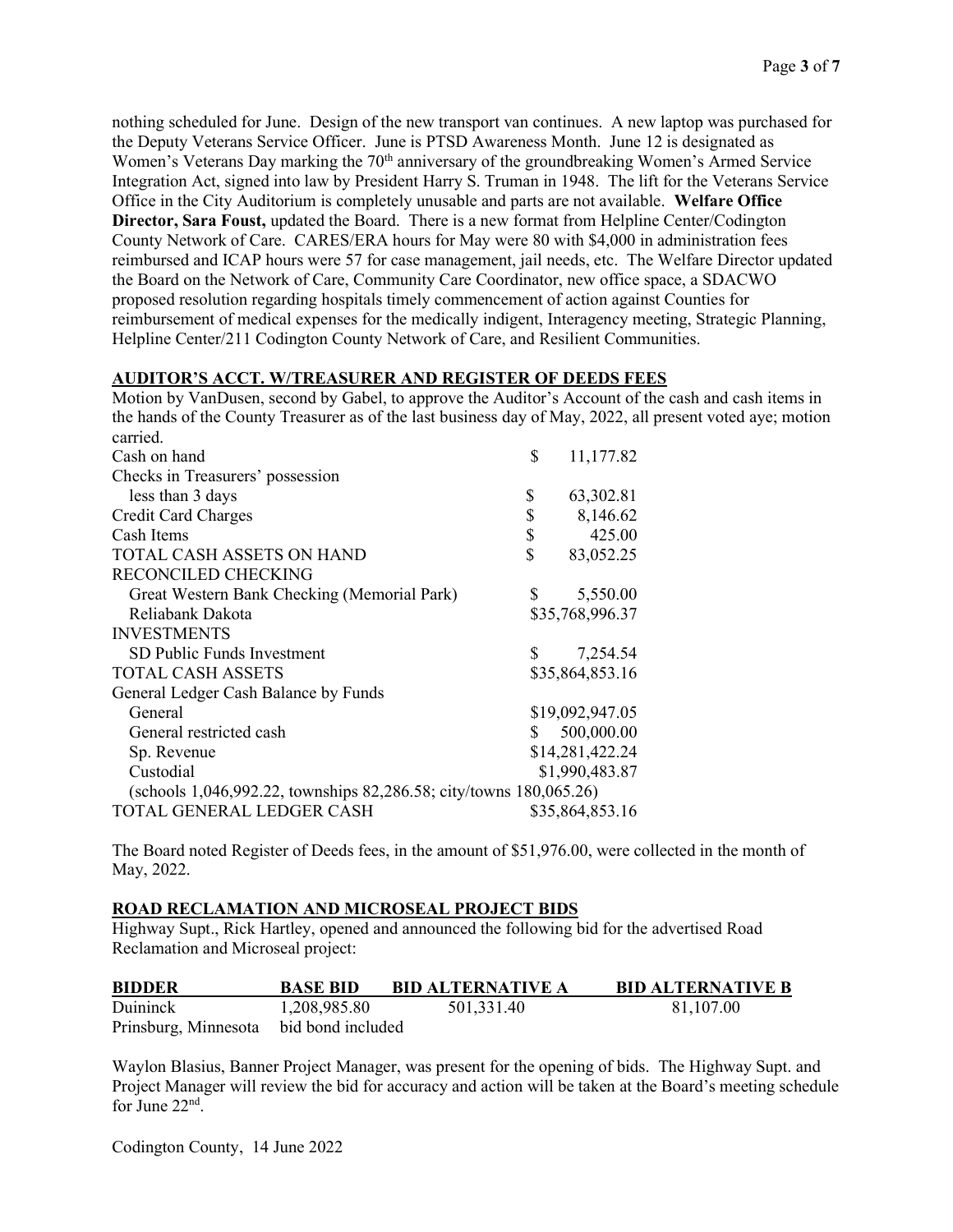## HUMAN RESOURCES CONTRACT RENEWAL

Motion by Johnson, second by Gabel, to renew a contract for Human Resource services with Multi Business Solutions, Inc., in the amount of \$3,350.00 per mo. beginning July  $1<sup>st</sup>$ , 2022 for a one-year period; all voted aye; motion carried.

#### FIRST DISTRICT ASSOCIATION OF LOCAL GOVERNMENTS RESOLUTION OF SUPPORT

Motion by Gabel, second by VanDusen, to approve Resolution 2022-14 for continued support of the First District Association of Local Governments; all present voted aye; motion carried:

# RESOLUTION #2022-14 RESOLUTION TO CONTINUE SUPPORT FOR THE FIRST DISTRICT ASSOCIATION OF LOCAL GOVERNMENTS DURING FISCAL YEAR 2023

## (October 1, 2022 – September 30, 2023)

The Codington County Board of Commissioners, having adopted and signed a Joint Cooperative Agreement on the 4th day of April, 1972, creating the First Planning and Development District, Model Rural Development Program, do hereby agree to renew their participation in the Joint Cooperative Agreement for Fiscal Year 2023 (October 1, 2022 - September 30, 2023). To support the Joint Cooperative Agreement and the activities of the District staff, the Codington County Board of Commissioners will provide \$46,065.00 to the First District Association of Local Governments during the aforementioned Fiscal Year 2023

period.

Adopted this  $14<sup>th</sup>$  day of June, 2022

Brenda Hanten Chair, Codington County Commissioners

ATTEST:

Cindy Brugman Codington County Auditor

#### JUNETEENTH OFFICE CLOSURES

The Board noted the Court House and all County offices will be closed on Monday, June 20<sup>th</sup>, 2022, in observance of Juneteenth.

#### CLAIMS

Motion by Johnson, second by Gabel, to approve for payment the following claims; all voted aye; motion carried. 605 PROPERTY SOLUTIONS 4300.00 RENT, A-OX WELDING SUPPLY 100.09 SUP, A-OX WELDING 21.25 SUPPLIES, ABC LOCK & KEY 114.00 SUP, AC PROPERTIES LLC 1120.00 RENT, ADVANTAGE RV'S 30.00 REP, AGTERRA TECHNOLOGIES, INC 70.00 SVC, AGWRX COOPERATIVE - PELICAN 66.00 SUP, ALAN ALBRIGHT 225.00 ELEC, ALCOHOL MONITORING SYSTEMS 869.00 SUP, ALEX AIR APPARATUS, INC 1726.53 REP, AMERICAN LEGION 45.00 SUP, AMERICAN TRUST INSURANCE 50.00 SVC, CAROLE ANDERSON 54.20 JURY, DOROTHY ANDERSON 275.00 ELEC, MARILYN ANDERSON 275.00 ELEC, AP AUTO PROS 258.00 REP, JEFFREY ARGO 25.00 CELL, AUSTIN LAW OFFICES 7472.76 SVC, AUTOMATIC BUILDING CONTROLS 824.00 REP, AVERA OCCUPATIONAL MEDICINE - 288.75 REPAIRS/MAINT., AVERA MEDICAL GROUP 8750.00 PMT, MARILYN BACH 299.57 ELEC, ALISON BAKKEN 40.00 CELL, BANNER ASSOCIATES, INC 12585.00 REPAIRS/MAINT., BATTERIES UNLIMITED 201.00 SUP, BATTERIES UNLIMITED 496.00 SUPPLIES, BEACON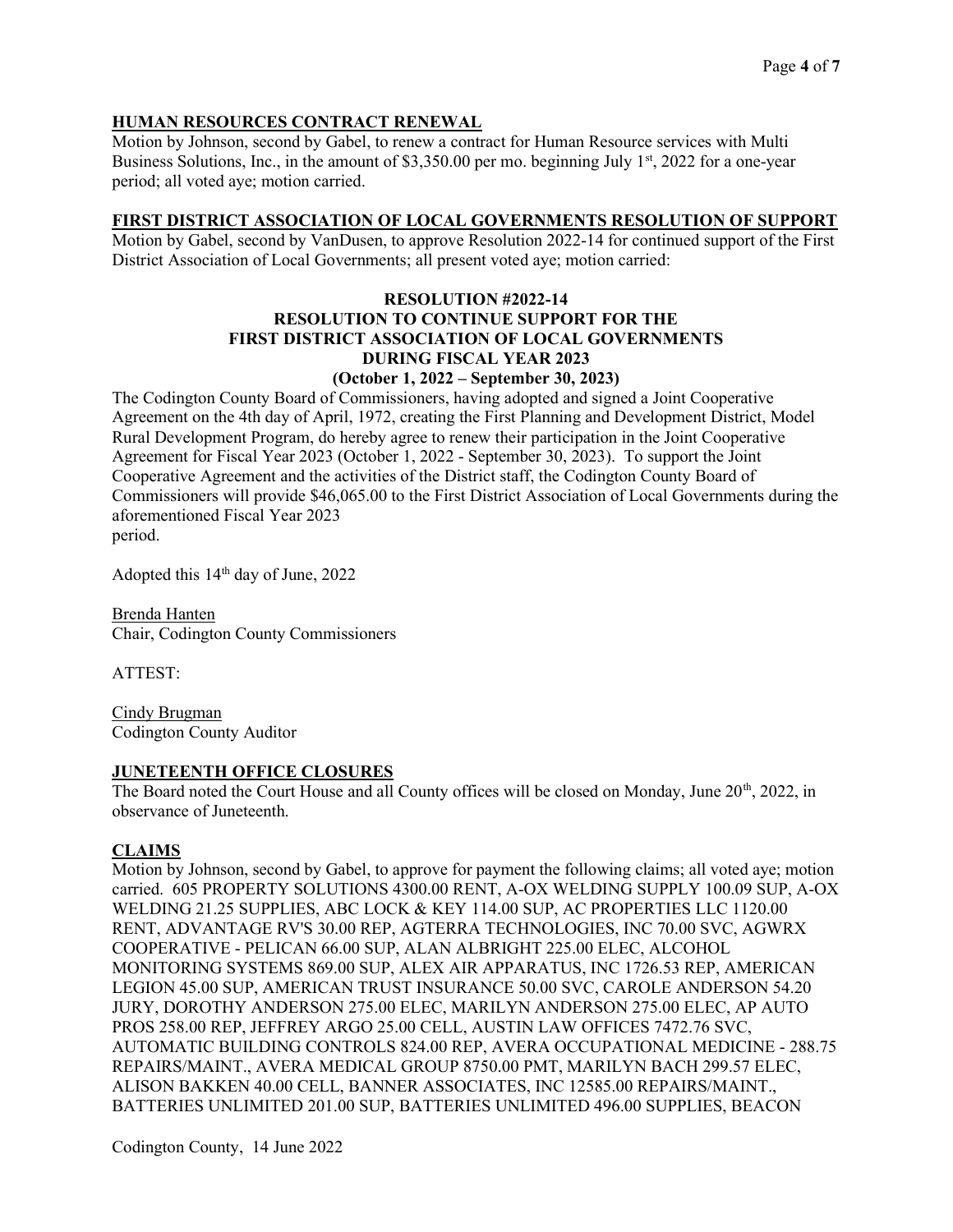CENTER 1000.00 SVC, ALLEN BENCK 25.00 CELL, RHONDA BLAIS 52.52 JURY, BRYAN BLEEKER 25.00 CELL, BLUEPEAK 79.99 UTIL, VAST BROADBAND 79.99 UTILITIES, BORNS GROUP 2666.63 POST, BOYS & GIRLS CLUB 1625.00 PMT, DARIN BRAGE 9.00 REF, BRATLAND LAW 9675.37 SVC, BRIAN'S GLASS & DOOR INC. 320.00 REPAIRS/MAINT., JULIE BRIGGS 225.00 ELEC, BRITE 8278.00 EQUIP, BROCK WHITE COMPANY 17850.00 SUPPLIES, BROWNLEE CONSTRUCTION 561.00 SUPPLIES, GARY BRUGMAN 107.92 ELEC, BURNS LAW OFFICE 3000.00 SVC, KATHY BUSCH 275.00 ELEC, BUTLER MACHINERY 269425.54 EQUIPMENT, MEGAN BYER 54.20 JURY, PATRICIA CABLER 52.52 JURY, CALVIN CADOTTE 11.00 REF, LISA CADY 275.00 ELEC, JEFF CASE 25.00 CELL, CASHWAY LUMBER INC. 33.70 SUP, CENTURYLINK 691.80 UTIL, CERTIFIED LANGUAGES 49.50 SVC, CHILD'S VOICE ROUTE #6361 125.00 SVC, CHUCK'S LOCK & KEYS 272.00 SUP, CITIWIDE PROPERTY MANAGEMENT 3150.00 RENT, CLAUSEN & SONS CONSTRUCTION LL 3199.65 SUPPLIES, CLUBHOUSE HOTEL & SUITES 2885.04 TRAV, CODINGTON-CLARK ELECTRIC COOPE 71.24 UTILITIES, COLE PAPERS, INC. 13153.52 SUP, CAROL COMES 275.00 ELEC, VERGENE COMES 225.00 ELEC, REBECCA CONGER 51.68 JURY, CONNECTING POINT COMPUTER CENT 10476.18 SVC, CONNECTING POINT 37.00 UTILITIES, CONSOLIDATED CORRECTIONAL 13753.52 SUP, PAM CORDELL 275.00 ELEC, CRAWFORD-OSTHUS FUNERAL CHAPEL 6527.00 SVC, CREATIVE VISIONS 125.00 REP, CREDIT COLLECTIONS BUREAU 643.27 PMT, CREDIT COLLECTIONS BUREAU 96.70 PMT, C & S CHEMICAL 160.00 MAINT, DAKOTA DATA SHRED 1203.61 SVC, MATTHEW DARGATZ 25.00 CELL, DESIGNARC GROUP 180.00 SVC, DIAMOND MOWERS, INC 53.72 SUPPLIES, JAMIE DOLEN 25.00 CELL, DIANNE DRAKE 225.00 ELEC, DS SOLUTIONS 175.00 SUP, EASTSIDE EQUIPMENT 103.75 REP, EIGHT TEN PROPERTIES, LLC 1740.00 RENT, ELECTION SYSTEMS & SOFTWARE 5105.91 SUP, RYAN ELLIOTT 240.00 MISC, MARSHA ENDERSON 275.00 ELEC, ENGELSTAD ELECTRIC CO. 329.00 REP, MIRIAM ERICKSON 275.00 ELEC, MARIA ESCAMILLA 40.00 CELL, JUDY EVERSON 225.00 ELEC, RANDALL G. FALVEY 25.00 CELL, FASTENAL COMPANY 147.08 REP, FISHER SAND & GRAVEL CO. 775.95 SUPPLIES, ROBIN FLEMMING 63.44 JURY, TOWN OF FLORENCE 25.00 ELEC, TOWN OF FLORENCE 78.20 UTILITIES, FOLEY & FOLEY LAW OFFICE 2217.60 SVC, ALLISON FORBUSH 276.00 TRAV, MARY FRANSEN 50.00 ELEC, KATHY FRYSLIE 225.00 ELEC, DIANE GARVEY 275.00 ELEC, GEORGE BOOM FUNERAL HOME 2575.00 SVC, TONI GOODALL 66.80 JURY, GEORGE GOODHART 20.00 REF, GRAINGER 249.36 SUP, GREAT AMERICA FINANCIAL SVC 331.81 RENT, GREEN, ROBY, OVIATT, 485.15 PMT, WILLIAM GRIPENTROG 50.84 JURY, HELEN HAAN 275.00 ELEC, MARILYN HAAN 275.00 ELEC, JUSTIN HALAJIAN 40.00 CELL, RICK HARTLEY 40.00 CELL, RON HARTLEY 25.00 CELL, HARTWIG HEATING 23000.00 SVC, DAVID HEDDING 25.00 CELL, JAMES HEDGES 25.00 CELL, JUDY HEIM 275.00 ELEC, MICHAEL HENRICHS 145.36 JURY, TOWN OF HENRY 25.00 ELEC, TOWN OF HENRY 181.31 UTILITIES, HILLYARD/SIOUX FALLS 83.59 SUP, NANCY HLAVACEK 275.00 ELEC, RICK HOLINKA 25.00 CELL, HOLY ROSARY SCHOOL 25.00 ELEC, HORN LAW OFFICE 217.80 SVC, CHERI HOWELL 50.00 ELEC, HYVEE #1871 ACCTS RECEIVABLE 1508.76 SUP, I STATE TRUCK CENTER 1951.57 SUPPLIES, INTEGRATED TECH & SECURITY 956.97 EQUIP, INTERLAKES COMMUNITY ACTION 3072.36 SVC, INTERPRECORPS 100.00 SVC, ITASCA COUNTY SHERIFF'S OFFICE 75.00 SVC, BARB JOHNSON 275.00 ELEC, COLETTA JOHNSON 275.00 ELEC, CHERYL JONGELING 275.00 ELEC, JURGENS PRINTING 251.85 SUP, JOAN KAAZ 275.00 ELEC, MITCHELL KALLHOFF 25.00 CELL, MARK KATTERHAGEN 15.00 SVC, CLAYTON KELSO 15.00 REF, KENNEDY PIER LOFTUS & REYNOLDS 373.70 SVC, NANCY KJELLSEN 275.00 ELEC, STEVE KJELLSEN 275.00 ELEC, LINDA KOCH 225.00 ELEC, RICHARD KOHN 25.00 CELL, K & R MANAGEMENT 7784.85 RENT, JUDY KRANZ 275.00 ELEC, KEVIN KRANZ 58.40 JURY, KARI KRUMWIEDE 275.00 ELEC, KELLI LARDY 279.60 SVC, JAN LAWRENCE 225.00 ELEC, LAWSON PRODUCTS, INC 109.48 SUPPLIES, MARLYS LENNING 275.00 ELEC, LEWIS & CLARK BHS 184.00 SVC, LEWNO LAW OFFICE 166.53 SVC, LINDNER MUSIC 975.78 SUP, LOAD KING, LLC 185.36 REPAIRS/MAINT., LOCATORS &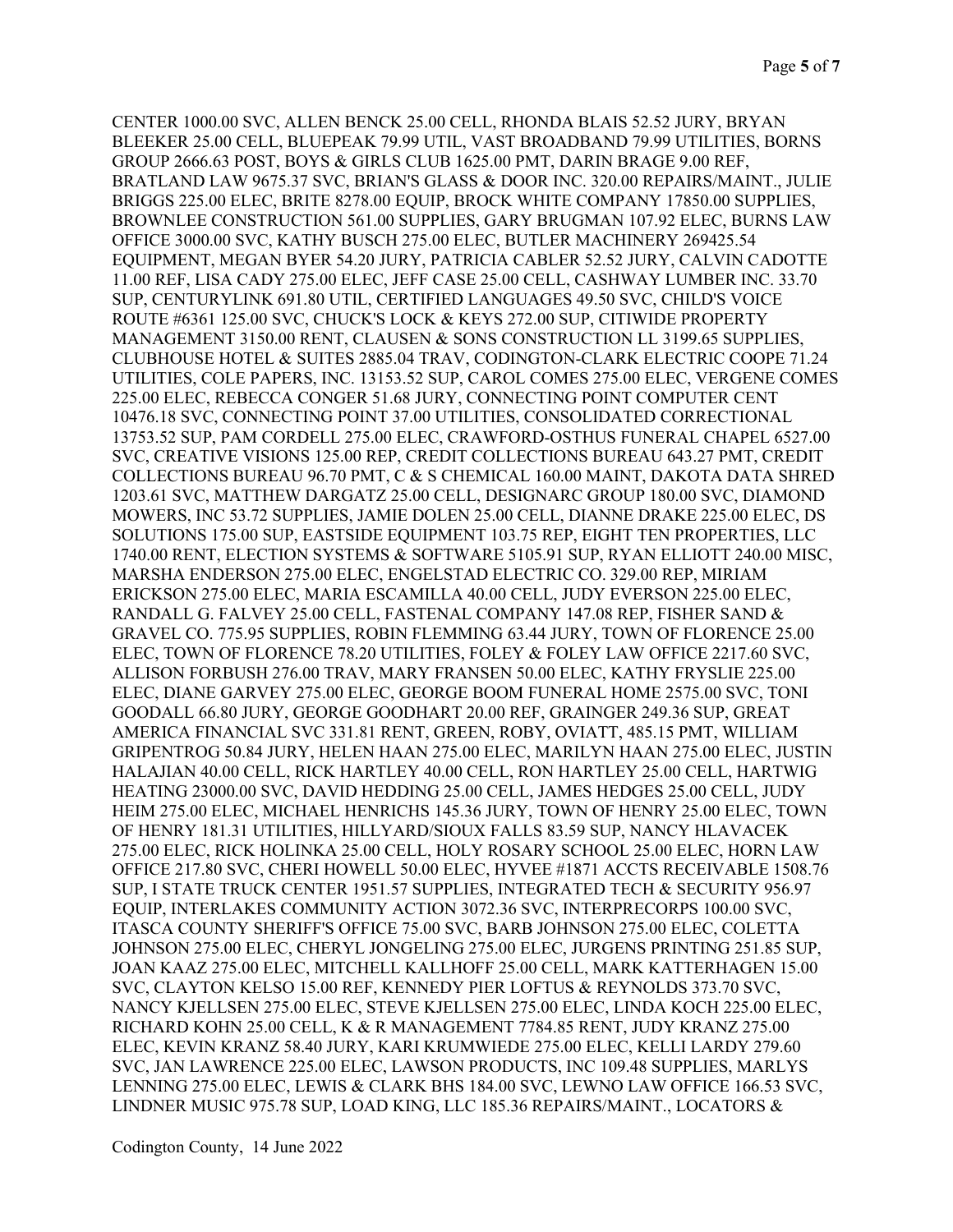SUPPLIES, INC 317.27 SUPPLIES, DARCY LOCKWOOD 15.00 SVC, JODI LOEHRER 235.56 TRAV, STEVEN LOWRY 40.00 CELL, KELLY MAAG 275.00 ELEC, CAPITOL ONE TRADE CREDIT 245.11 REP, CAPITOL ONE TRADE CREDIT 8.54 SUPPLIES, CHARLES MACK 53.36 JURY, MACKSTEEL WAREHOUSE, INC. 632.51 SUP, JENNIFER MATEJEK 80.00 SVC, RUSSELL MATHEWS 40.00 CELL, JOAN MCCARTHY 275.00 ELEC, PAUL MCINTIRE 52.52 JURY, MCKESSON MEDICAL SURGICAL 127.49 SUP, MCKINLEY COURT LLC 1730.25 RENT, MCLEOD'S PRINTING & OFFICE SUP 287.60 SUP, COREY MELVILLE 78.08 ELEC, MENARDS 3158.39 SUP, MEND CORRECTIONAL CARE 14487.57 SVC, RUTH MERONEY 225.00 ELEC, KATHERINE MEYER 275.00 ELEC, KATHLEEN MEYER 302.50 ELEC, MIDCONTINENT COMMUNICATIONS 363.75 UTIL, MINNEHAHA COUNTY AUDITOR 288.80 SVC, MITCHELL CLINIC, LTD 40.00 SVC, KATHLEEN MOES 62.60 JURY, MOTOROLA SOLUTIONS, INC 1881.00 GRANT, MOUNT HOPE CEMETERY 565.00 SVC, MULTI BUSINESS SOLUTIONS INC 3250.00 SVC, MUNICIPAL UTILITIES 11278.68 UTIL, MUNICIPAL UTILITIES 2870.02 UTIL, MUNICIPAL UTILITIES 726.34 UTIL, MUNICIPAL UTILITIES 442.10 UTILITIES, MUTH ELECTRIC 165.61 REP, NAPA CENTRAL 204.06 SUP, NAPA CENTRAL 248.17 SUPPLIES, PENNY NELSON 275.00 ELEC, JANET NEWMAN 275.00 ELEC, NEWMAN TRAFFIC SIGNS 53.50 SUPPLIES, SHAWN NILLS 40.00 CELL, JARRETT NOEM 69.00 REF, NORTHERN CON-AGG 5533.40 SUPPLIES, NORTHERN SAFETY TECHNOLOGY 5587.58 EQUIP, NORTHWESTERN ENERGY 487.80 UTILITIES, OFFICE PEEPS, INC. 5782.40 SUP, OFFICE PEEPS 137.00 SUPPLIES, JERROD OLSON 40.00 CELL, OLAF OLVERSON 31.00 REF, LUIS ORTEGA 20.00 REF, OTTERTAIL POWER CO, 39.59 UTILITIES, SUSAN PATRICK 275.00 ELEC, PEARL PAULSON 294.89 ELEC, MICHELLE PEDERSON 40.00 CELL, PENNINGTON COUNTY JAIL 138.41 TRAV, PHARMCHEM INC 31.45 SUP, PMB 0112 222.21 UTIL, POMP'S TIRE SERVICE, INC. 26.50 REPAIRS/MAINT., POPHAM CONSTRUCTION LLC 2495.00 REP, JAMES POWERS 300.00 PMT, PPWIX WEBSITE SERVICES 159.49 SVC, PPWIX WEBSITE SERVICES 56.25 UTILITIES, PRAIRIE LAKES HEALTH CARE CENT 3075.98 SVC, PRINT 'EM NOW 24.00 SUP, QUICKCARE 540.00 SVC, DARLENE RADTKE 275.00 ELEC, JEROME RADTKE 225.00 ELEC, RANDALL RAKNESS 2860.00 RENT, ANN RASMUSSEN 50.00 ELEC, TYSON REDDAY 40.00 REF, ADAM REEVES 40.00 CELL, REBECCA MORLOCK REEVES 40.00 CELL, REILLY REPAIR INC 291.38 REP, SUE RILEY 275.00 ELEC, ROBYN RITER 25.00 CELL, ANDREA ROBERTS 235.53 ELEC, RON'S SAW SHOP 87.97 SUP, TERESA ROWLAND 50.00 JURY, RUNNINGS 952.79 SUP, RUNNING SUPPLY INC. 49.98 REPAIRS/MAINT., DAWN RUSSELL 424.40 SVC, JAMIE SCHAACK 296.65 ELEC, TREVER SCHIMMEL 40.00 CELL, AARON SCHMILLEN 52.52 JURY, CAROL SCHNEIDER 225.00 ELEC, SCHUMACHER ELEVATOR COMPANY 785.07 REP, BRAD SCHWINGER 25.00 CELL, SD ATTORNEY GENERAL'S OFFICE 4651.00 PMT, SD DEPARTMENT OF HEALTH 4700.00 SVC, SOUTH DAKOTA DEPT. OF TRANSPOR 3769.76 REPAIRS/MAINT., SOUTH DAKOTA FEDERAL PROPERTY 405.00 SUPPLIES, SD STATE TREASURER 656278.56 JUNE REMITTANCE, SD ASSOCIATION OF COUNTY COMMI 170.00 TRAVEL & CONF., SDACO 170.00 TRAV, SDACO 810.00 PMT, SDN COMMUNICATIONS 1363.51 UTIL, SDVSOA 200.00 TRAV, SEACHANGE 185.00 SUP, MELISSA SEARS 200.00 PMT, SECURUS TECHNOLOGIES 358.05 SUP, HEIDI SELCHERT 276.00 PMT, SERVICE PLUS 83.61 REP, SHARP ELECTRIC, LLC 145.39 REPAIRS/MAINT., SHERWIN WILLIAMS 1257.34 SUP, SIOUX RURAL WATER SYSTEM 54.30 UTILITIES, SIOUX VALLEY COOP 15128.40 SUP, SIOUX VALLEY COOP 11167.14 SUPPLIES, SODAK PROPERTIES 3500.00 RENT, KAY SOLBERG 275.00 ELEC, LYNN SOLBERG 40.00 CELL, TOWN OF SOUTH SHORE 25.00 RENT, TOWN OF SOUTH SHORE 76.00 UTILITIES, SOUTH SHORE GAZETTE 1431.12 PUB, DONNA SPEIDEL 275.00 ELEC, SPENCER QUARRIES, INC. 3487.62 SUPPLIES, SPITZER-MILLER FUNERAL HOME 2575.00 SVC, MARY ANN STAHLKE 225.00 ELEC, STEVE STAHLKE 25.00 CELL, STAN HOUSTON EQUIPMENT 900.00 SUPPLIES, STAR LAUNDRY 3091.28 SUP, STAR LAUNDRY 127.22 SUPPLIES, DIANNE STARK 275.00 ELEC, JAIME STARZL 51.68 JURY, STATE OF SOUTH DAKOTA 30.00 PMT, JOHN STONEBARGER 275.00 ELEC, LORNA